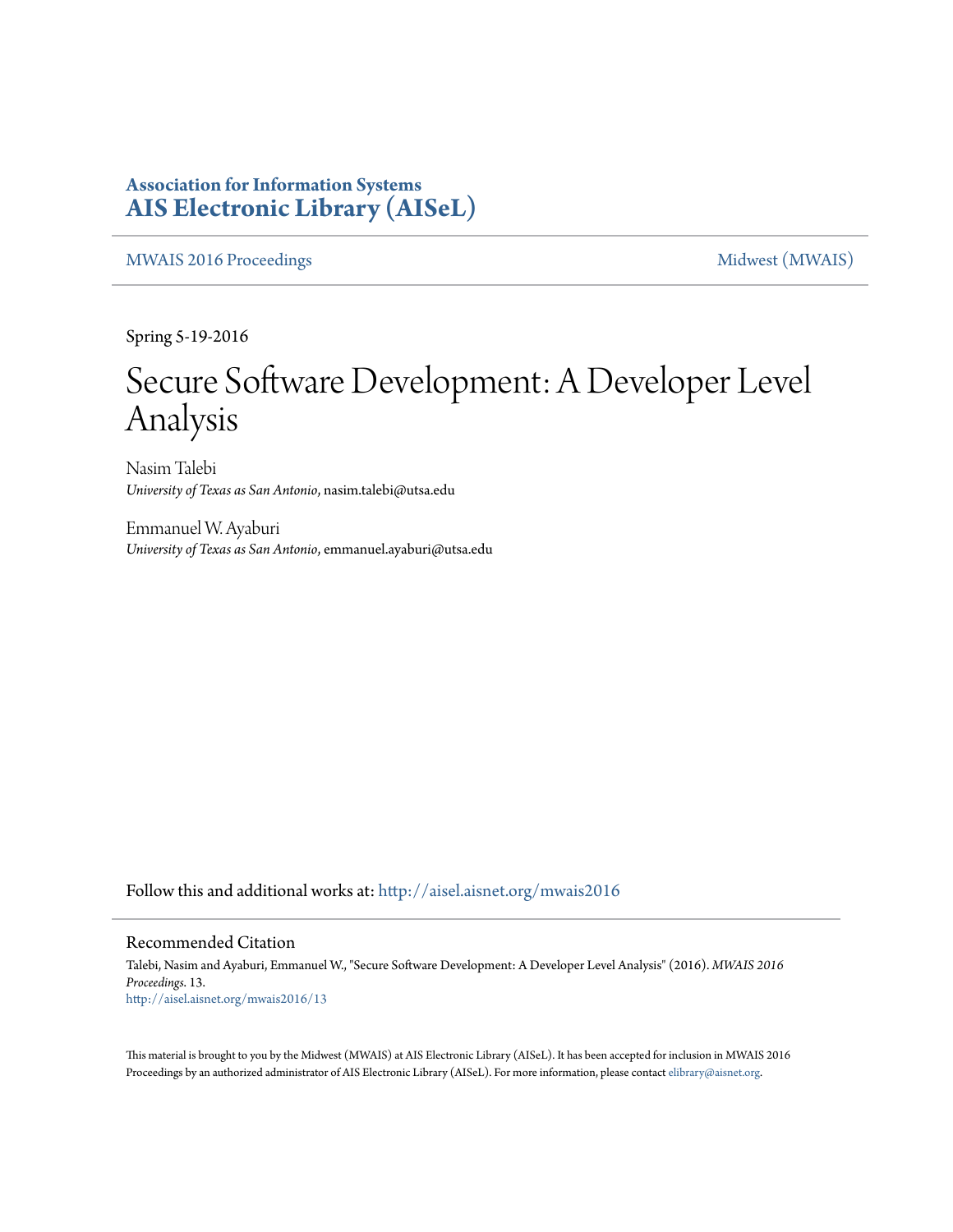## **Secure Software Development: A Developer Level Analysis**

**Nasim Talebi** University of Texas as San Antonio Nasim.Talebi@utsa.edu

**Emmanuel W. Ayaburi** University of Texas as San Antonio Emmanuel.Ayaburi@utsa.edu

*Research in Progress*

#### **ABSTRACT**

Developing secure software is still an important issue in the computing world. Big software firms spend huge sums of money to offer secure software and systems. However, security incidents due to insecure software results in loss of revenue and reputational damages to user firms. Incorporating security requirements early in the development process is the most effective and cheapest method to build secure software. We chose a behavioral lens in order to understand antecedents to secure software development. We explicate the effects of personality, training, education and organizational culture on the development of secure software.

#### **Keywords**

Secure software, education, training, personality, organization culture, security awareness

#### **INTRODUCTION**

Secured software is the one that meets requirements of confidentiality, integrity, availability and non-repudiation when in operation (Kissel, Stine, Scholl, Rossman, Fahlsing, and Gulick, 2008). The case of Sony's PlayStation Network been hacked due to its susceptibility to SQL injection attacks (Jason, 2011) only highlights the need for secure software. Misalignments of interest of those involved in the software development life cycle (SDLC) is among reasons attributed to this seemingly unsolvable problem (Covarity, 2012). For instance, while developers might be concerned with innovation in their software development, project managers are concerned about the cost of developing the software. In addition, while consumers might be more concerned about the on-time delivery of the software, testing team might advocate for elaborate testing.

Prior research has suggested different solutions such as the inclusion of security requirements in the SDLC (D'aubeterre, Singh, and Iyer, 2008). Most Software development projects start with unclear user requirement, which are fine tune during the development process. This highlights the need to look deeper into the ability and environment of the developer (programmer) in the process with regards to the inclusion of security requirement in the development of software. The dearth of individual and environmental level factors to complement suggested process level factors has inspired this study to take a deeper look at the problem of secure software development. Therefore, we seek to answer the following questions:

RQ1: What software developer (programmer) level factors affect the development of secure software?

RQ2: What developer environmental factors influence the process of secure software development?

To this end, we explore personality and human development literature to identify relevant answers to the above questions.

#### **MODEL DEVELOPMENT**

#### **Personality**

Personality has been studied in varied context in information systems research and it has been found to influence individual interactions and group performance (Balthazard, Waldman, and Warren 2009). With the close interaction among developers, it is relevant to consider the effect of the personality of those involved in the SDLC. In the software development context, high level of extraversion is found to be related to exceptional performance in software development (Clark, Walz, and Wynekoop, 2003). Despite these finding, the definition of high performance was not elaborate enough to include the security of the developed software. Could personality influence developers differently if the measure of performance were "secure software"? Yang, Kang, and Mason (2008) found that agreeableness of individuals influences the formation of shared mental models among developers which leads to better team performance. Barrick and Mount (1991) found openness to experience influences individual training proficiency and conscientiousness. Extending from Macha, Hallam, and Dietrich (2009), it can be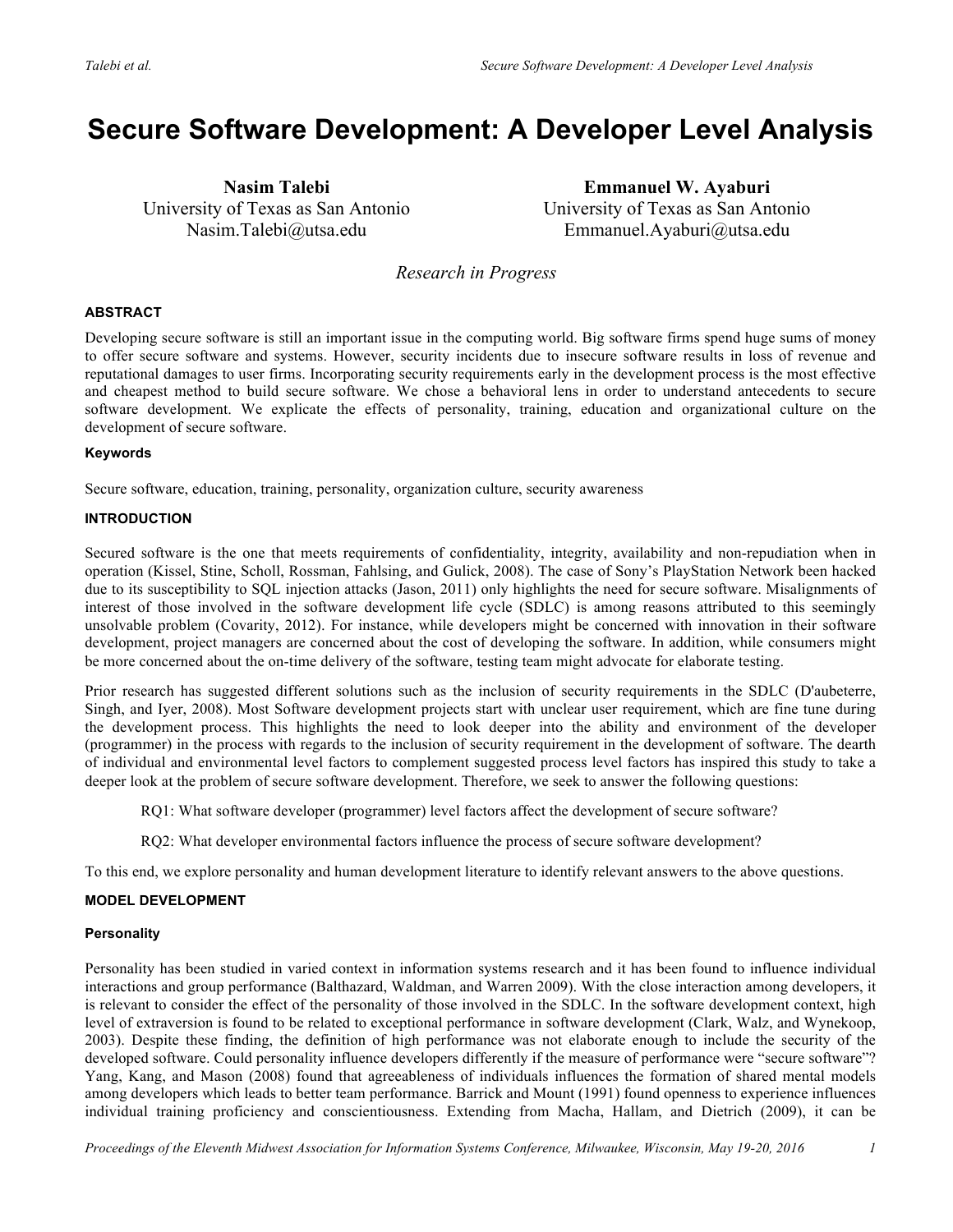concluded that personality will affect cognitive empowerment of developers. This study argues that developer's awareness of security in SDLC could differ based on their personalities. Since cognitive abilities influence individual behavior, learning and application of security knowledge, it is hypothesized that:

H1: Personality of developers will have effect on security awareness of software development teams.

#### **Education and Training**

Security awareness training and education are essential part of defending Information System (Rezgui and Marks, 2008). While most developers receive good instruction on how to be an efficient developer or coder, these highly technical instructions are broad and do not emphasize adherence to security guidelines (Siponen, 2000). However, a more focused education on security will provide developers with necessary knowledge about secure software development. Although education is important, it has been advocated that it needs to be complement with efficient training. Training enables people to gain needed skills and knowledge for job performance. A more security-focused education along with efficient training provide developers with good reasoning behind the security requirements in software development (Roper, 2006). As training familiarizes developers with who, what, when and where of security requirement in the software development process, education get people to understand the why aspects (Roper, 2006). Thus,

H2: The level of security education a developer has is positively related to software development team security awareness.

H3: The level of security training a developer has is positively related to security awareness of the software development team.

#### **Security Awareness and Compliance**

Security awareness is the degree to which developers are knowledgeable about their actions and its effect on software vulnerabilities (Shaw, Chen, Harris, and Huang 2009; Bulgurcu, Cavusoglu, and Benbasat, 2010). Awareness expresses how much the teams know of who has what knowledge about the security requirements. The level of awareness has been demonstrated to influence the team members' performance in distributed software development teams (Espinosa, Slaughter, Kraut, and Herbsleb, 2007). Developers comply with security requirement in either Microsoft's SDL or proprietary guidelines when the level of knowledge about individual security competences is known to every member. High levels of security awareness are expected to lead to high team compliance with security requirements such that likely deficiencies in the process can be quickly arrested. Thus,

H4: The level of team security awareness will have a positive effect on team compliance with security requirements in software development.

#### **Compliance Culture and Secure Software Development**

Organizational culture is defined as values, norms, beliefs, and assumptions shared by organizations' members (Hofstede, 1990). The culture of any organization has an effect on the behavior of employees. Iivari and Huisman (2007) found that hierarchical organizations are more security oriented. This will translate into the level of concerns towards the deployment of secure system. The norms, beliefs and values that developers have about security requirements influences how team member comply with security requirements in software development. Hence,

H5: The level of compliance culture in the team will influence development of secure software such that teams with heighten level of culture will produce more secured software.

#### **CONCLUDING REMARKS AND FUTURE RESEARCH DIRECTION**

The software developer as the executioner of the software development process and the implementer of the guidelines is expected to be more likely to develop software that is more secured if they have the required training, education, personality mix, awareness and attitude toward compliance with the culture of the organization. The authors hope to empirically validate the model shown in Figure 1 through an experiment with software development students in future.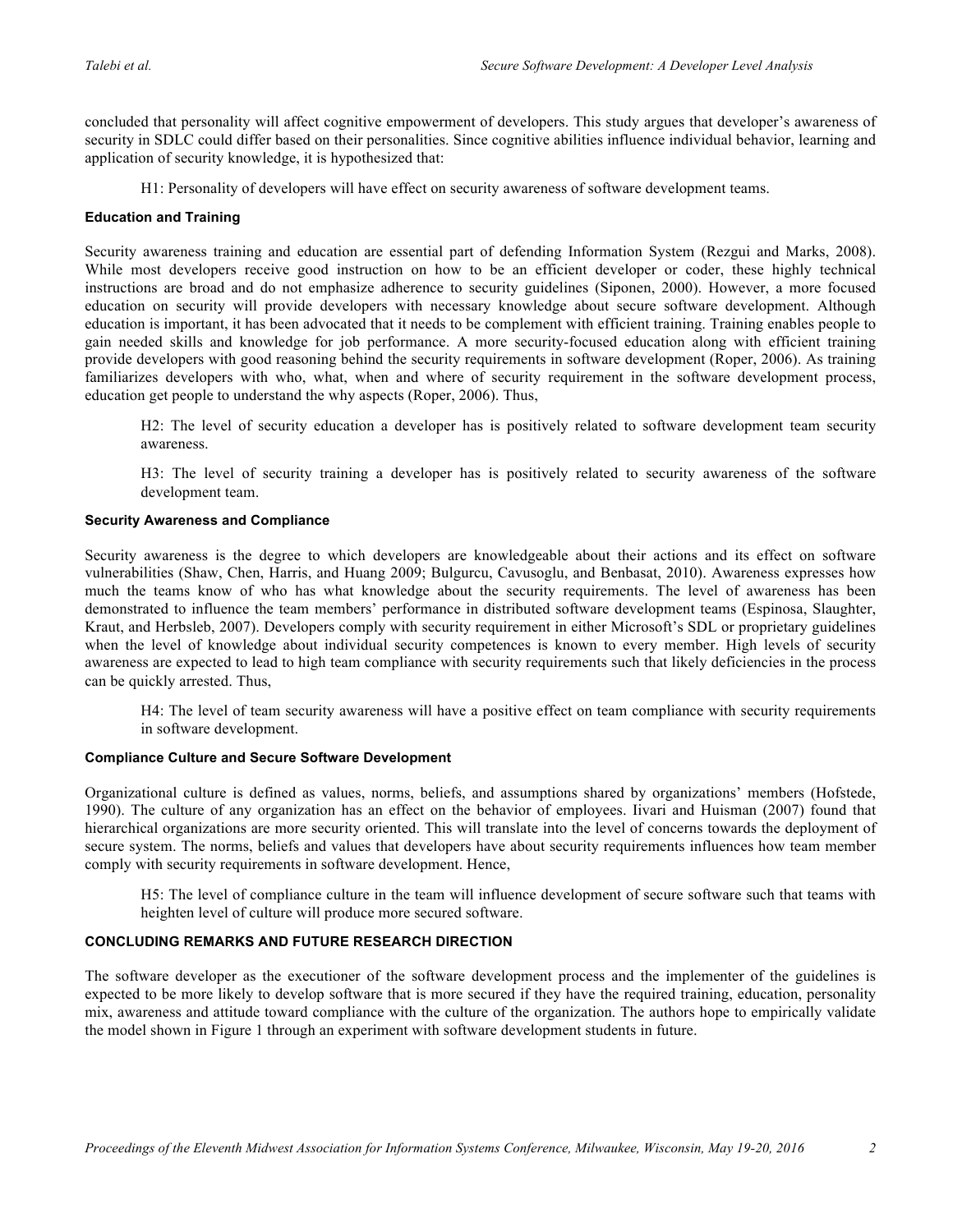



#### **References**

- 1. Balthazard, P. A., Waldman, D. A., & Warren, J. E. (2009). Predictors of the emergence of transformational leadership in virtual decision teams. The Leadership Quarterly, 20(5), 651-663. doi:10.1016/j.leaqua.2009.06.008
- 2. Barrick, M.R. & Mount, M.K. (1991). The big five personality dimensions and job performance: A meta-analysis. Personnel Psychology, 44, 1-26.
- 3. Bulgurcu, B., Cavusoglu, H., & Benbasat, I. (2010). Information security policy compliance: An empirical study of rationality-based beliefs and information security awareness. MIS Quarterly, 34(3), 523-548.
- 4. Clark, J. G., Walz, D. B., & Wynekoop, J. (2003). Identifying Exceptional Software Developers: A Comparison of Students and Professionals. Communications of the Association of lnformation Systems (CIAS), 11(8), 137-154.
- 5. Coverity, White Paper, 2012. " Building Security into Your Software Development Lifecycle," (available at http://www.coverity.com/library/pdf/coverity-security-wp.pdf).
- 6. D'aubeterre, F., Singh, R., & Iyer, L. (2008). Secure activity resource coordination: Empirical evidence of enhanced security awareness in designing secure business processes. European Journal of Information Systems, 17(5), 528-542. doi:10.1057/ejis.2008.42
- 7. Espinosa, J. A., Slaughter, S. A., Kraut, R. E., & Herbsleb, J. D. (2007). Team knowledge and coordination in geographically distributed software development.Journal of Management Information Systems, 24(1), 135-169. doi:10.2753/MIS0742-1222240104
- 8. Hofstede, G. (1990). Cultures and organizations: Software of the mind. New York: McGrawHill.
- 9. Iivari, J., & Huisman, M. (2007). The relationship between organizational culture and the deployment of systems development methodologies. MIS Quarterly, 31(1), 35-58.
- 10. Jackson, B. 2011. "How to Not Get Hacked Like Sony,"(available at http://www.pcworld.com/article/148007/security.html).
- 11. Kissel, R., Stine, K.M., Scholl, M.A., Rossman, H., Fahlsing, J., Gulick, J.: Sp 800–64 rev. 2. Security considerations in the system development life cycle (2008). Available at http://csrc.nist.gov/publications/nistpubs/800-64- Rev2/SP800-64-Revision2.pdf
- 12. Rezgui, Y., & Marks, A. (2008). Information security awareness in higher education: An exploratory study. Computers & Security, 27(7), 241-253. doi:10.1016/j.cose.2008.07.008
- 13. Roper, C. A., Grau, J. J., Fischer, L. F., & Books24x7, I. (2006;2005;). Security education, awareness, and training: From theory to practice. Burlington, MA: Elsevier Butterworth-Heinemann.
- 14. Ruben Mancha, Cory Hallam, and Glenn Dietrich, "Self-Efficacy in Software Developers: A Framework for the Study of the Dynamics of Human Cognitive Empowerment", International Journal of Information Technologies and Systems Approach, Vol. 2(2), 2009, pp 34 – 49.
- 15. Shaw, R. S., Chen, C. C., Harris, A. L., & Huang, H. (2009). The impact of information richness on information security awareness training effectiveness. Computers & Education, 52(1), 92-100. doi:10.1016/j.compedu.2008.06.011